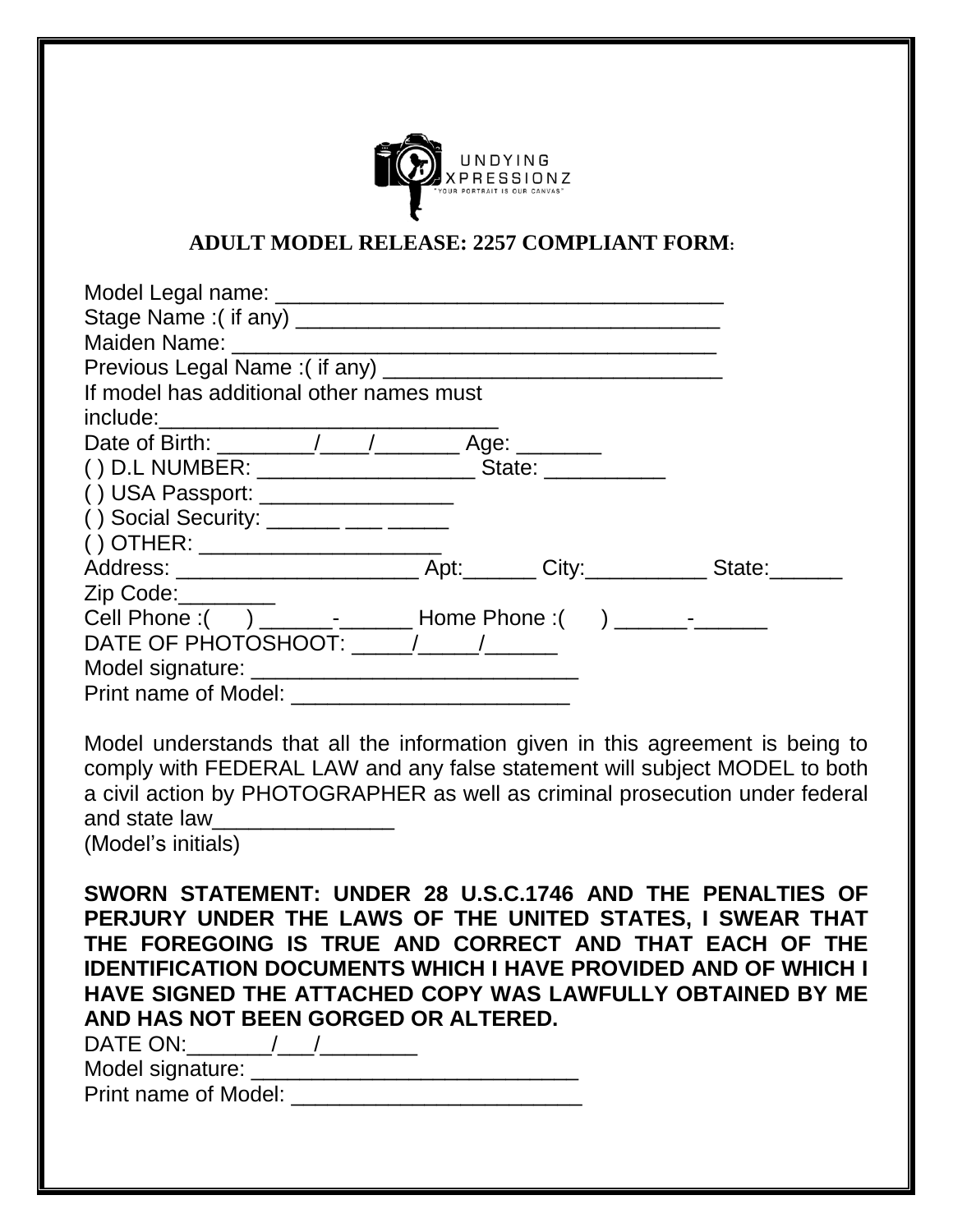**UNDER 28U.S.C 1746 AND THE PENALTY OF PERJURY UNDER THE LAWS OF THE UNITED STATES I SWEAR THAT THE FOREGOING IS TRUE AND CORRECT, THAT I HAVE PERSONALLY EXAMINED THE MODEL OR ACTRESS PHOTO IDENTIFICATION AND DATE OF BIRTH, AND THAT I HAVE OBSERVED THE ORIGINALS OF EACH OF THE IDENTIFICATION DOCUMENTS OF WHICH COPIES ARE ATTACHED HERE TO SIGNED BY THE MODEL OR ACTRESS.IN ADDITION I SWEAR THAT THE DATE SET FORTH BELOW IS THE DATE ON WHICH PHOTOSHOOT OCCURRED.** DATE ON: \_\_\_\_\_\_\_/\_\_\_/\_\_\_\_\_

Photographer signature:

## **TERMS AND CONDITIONS:**

**I, the undersigned model (hereafter model) do hereby voluntarily authorize and give permission to Undying Xpressionz or their assigns (hereafter Photographer) to the exclusive use of: photographs, video, electronic and digital reproductions in any form of my person or personal property. From the date of execution of this General Release and Authorization, the undersigned hereto does hereby grant, release and assign to Undying Xpressionz any and all claims of right whatsoever in and to all photographs or printed materials of the undersigned or by the undersigned and delivered to Photographer for any purpose chosen by Photographer. From execution hereto and for value received and acknowledged below by model Photographer shall exclusively and irrevocably own in perpetuity all right, title and interest, including copyright, in and to the digitized photographs, reproductions, video and any digitized printed material of the undersigned with no rights expressly reserved by the model.**

**Model also grants Photographer and its designees the right to use his/her name, likeness, image voice, appearance, and performance as embodied in the Product whether recorded on or transferred to videotape, film, slides, photographs, audio tapes, or other media, now known or later developed.**

**This grant includes without limitation the right to edit, mix or duplicate and to use or re-use the Product in whole or part as Photographer may elect. Photographer or its designee shall have complete ownership of the Product in which model appears, including copyright interests, and model acknowledges that she has no interest or ownership in the Product or its copyright. Model also confirms that she/he has the right to enter into this Agreement, that she/he is not restricted by any commitments to any**